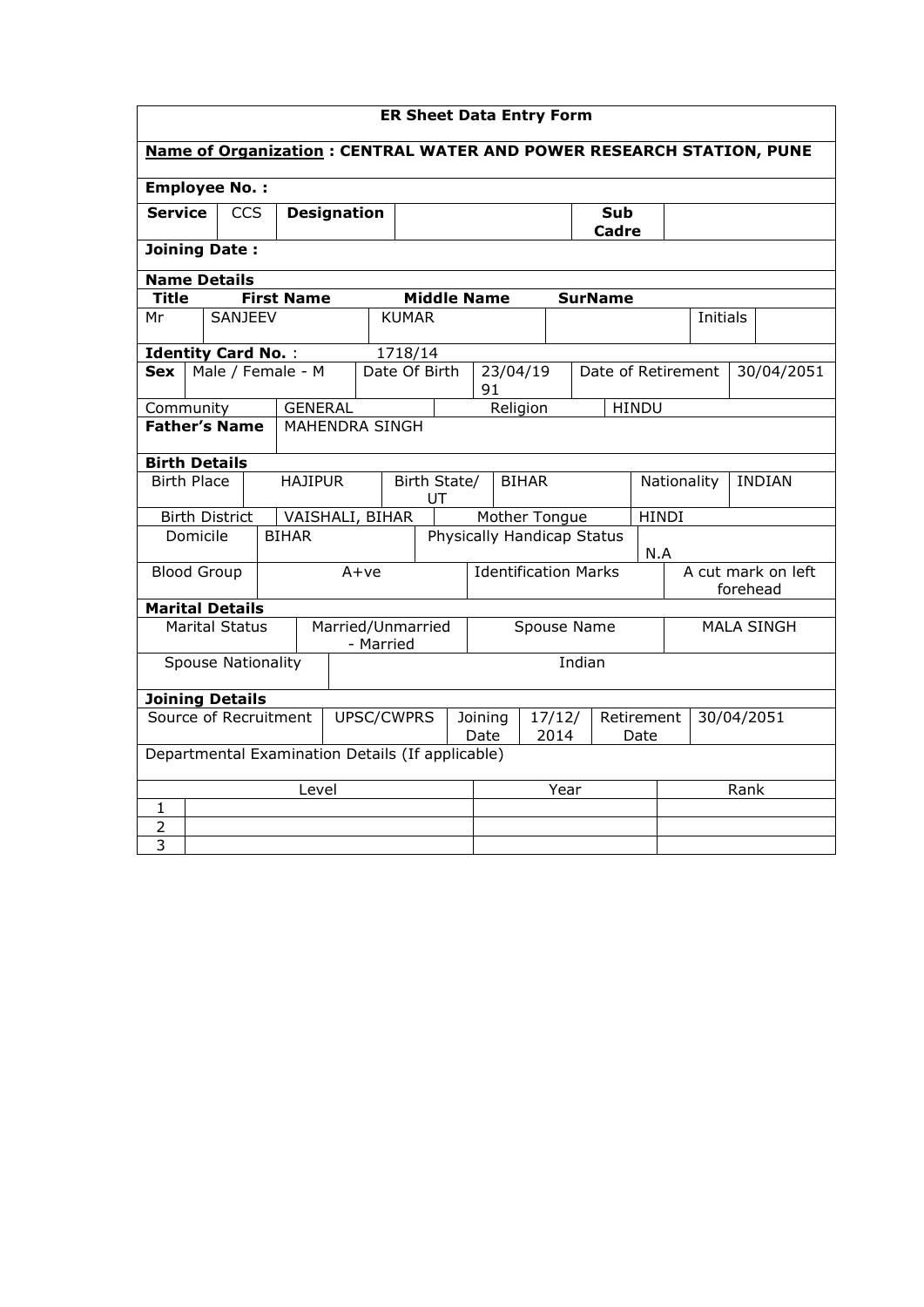| Remarks (if any)            |                  |               |               |               |  |  |  |  |  |  |  |  |
|-----------------------------|------------------|---------------|---------------|---------------|--|--|--|--|--|--|--|--|
| Languages known             |                  |               |               |               |  |  |  |  |  |  |  |  |
|                             | Name of Language | Read          | <b>Write</b>  | <b>Speak</b>  |  |  |  |  |  |  |  |  |
| Indian Languages 1<br>Known | <b>HINDI</b>     | <b>FLUENT</b> | <b>FLUENT</b> | <b>FLUENT</b> |  |  |  |  |  |  |  |  |
| $\overline{2}$              | <b>ENGLISH</b>   | LIMITED       | <b>FLUENT</b> | LIMITED       |  |  |  |  |  |  |  |  |
| 3                           |                  |               |               |               |  |  |  |  |  |  |  |  |
| 4                           |                  |               |               |               |  |  |  |  |  |  |  |  |
| 5                           |                  |               |               |               |  |  |  |  |  |  |  |  |
|                             |                  |               |               |               |  |  |  |  |  |  |  |  |
| Foreign Languages           |                  |               |               |               |  |  |  |  |  |  |  |  |
| Known                       |                  |               |               |               |  |  |  |  |  |  |  |  |
| $\overline{2}$              |                  |               |               |               |  |  |  |  |  |  |  |  |
| 3                           |                  |               |               |               |  |  |  |  |  |  |  |  |

## Details of deputation (if applicable)

| Name of the Office | Post held at that<br>time in parent office | Name of post<br>(selected for<br>deputation | Period of deputation |      |  |
|--------------------|--------------------------------------------|---------------------------------------------|----------------------|------|--|
|                    |                                            |                                             | Since                | From |  |
|                    |                                            |                                             |                      |      |  |

## Details of Foreign Visit

| SI.<br>No. | Place of Visit | Date of<br>visit | Post held at<br>that time | Whether it<br>is a<br>personal or<br>official visit | Details of visit |
|------------|----------------|------------------|---------------------------|-----------------------------------------------------|------------------|
|            |                |                  |                           |                                                     |                  |

## Transfer/Posting Detail (if applicable)

| Place | Period of posting |      |  |  |  |  |  |
|-------|-------------------|------|--|--|--|--|--|
|       | Since             | From |  |  |  |  |  |
|       |                   |      |  |  |  |  |  |
|       |                   |      |  |  |  |  |  |
|       |                   |      |  |  |  |  |  |
|       |                   |      |  |  |  |  |  |
|       |                   |      |  |  |  |  |  |